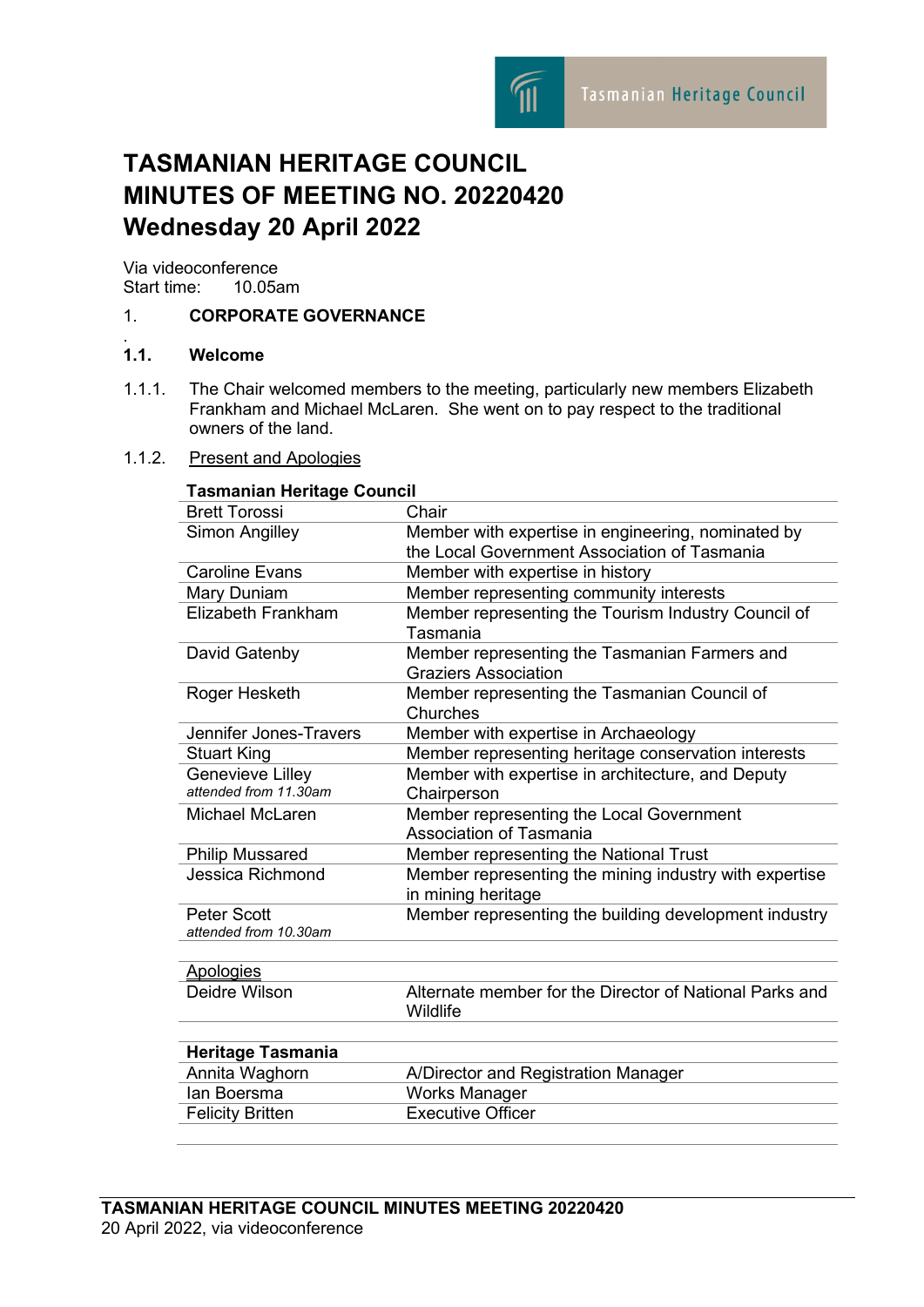# 1.1.3. Declarations of Interest

• Philip Mussared advised that he has been appointed to the Royal Tasmanian Botanical Gardens Board, and has ceased as Managing Director of Canberra Investment Services Pty Ltd. It was agreed that the Register of Interests would be updated accordingly.

Philip also declared an interest in:

- − Agenda item 2.1.1- WA6828 HMAS Huon distillery proposal. He is a Director of whisky purveyor, MyWhiskyJourneys, which stocks products from Sullivans Cove Distillery, the proponent for this development. The meeting agreed that there was no conflict as this was not a close relationship and, that Philip should participate in discussion and determination of the agenda item.
- − Agenda item 1.5.9 Situational Analysis of the Historic Heritage Ecosystem in Tasmania. Philip noted that both the National Trust Australia (Tasmania) and the Royal Tasmanian Botanical Gardens (of which he is Director and Board Member, respectively) are mentioned in the report. It was agreed that there is no conflict.
- − Agenda item 1.4.1 Heritage Tasmania Report to 31 March 2022. Philip noted that the Report refers to Heritage Tasmania working with the Royal Tasmanian Botanical Gardens on the project for the new visitor centre at the Gardens and, that it was likely that the final proposal would be referred to a future meeting of the Heritage Council for determination. It was agreed that any interests would be appropriately managed at that time.
- Jessica Richmond advised that she has resigned from the Brand Tasmania Board and requested that the Register of Interests be updated accordingly.
- Simon Angilley advised of a number of changes to his entry in the Register of Interests and undertook to provide the details to Heritage Tasmania.

# 1.1.4. Review of agenda and noting of 'asterisked' items

**Move: David** Gatenby **Second:** Mary Duniam **20220420/1** *Resolved*:

# **That the Tasmanian Heritage Council:**

NOTE those items from the agenda marked with an asterisk:

- 1.1.5 Register of Interests
- 1.2.2 THC Action Sheet
- 1.4.1 Heritage Tasmania Report to 31 March 2022
- 1.5.1 THC Finance Report to 31 March 2022
- 1.5.2 THC Work Plan (2021-22)
- 1.5.3 THC Contact List
- 1.5.4 Endorsed minutes of Archaeological Advisory Panel meeting, 31 January 2022
- 1.5.5 Endorsed minutes of Registration Committee meeting, 19 August 2021
- 1.5.6 Endorsed Registration Committee action sheet, 21 March 2022
- 1.5.7 Endorsed minutes of Works Committee meeting, 8 September 2021
- 1.5.8 Endorsed Works Committee Action Sheet, 21 March 2022

#### 1.1.5. Register of Interests See item 1.1.4 above.

1.1.6. Work Health and Safety Nil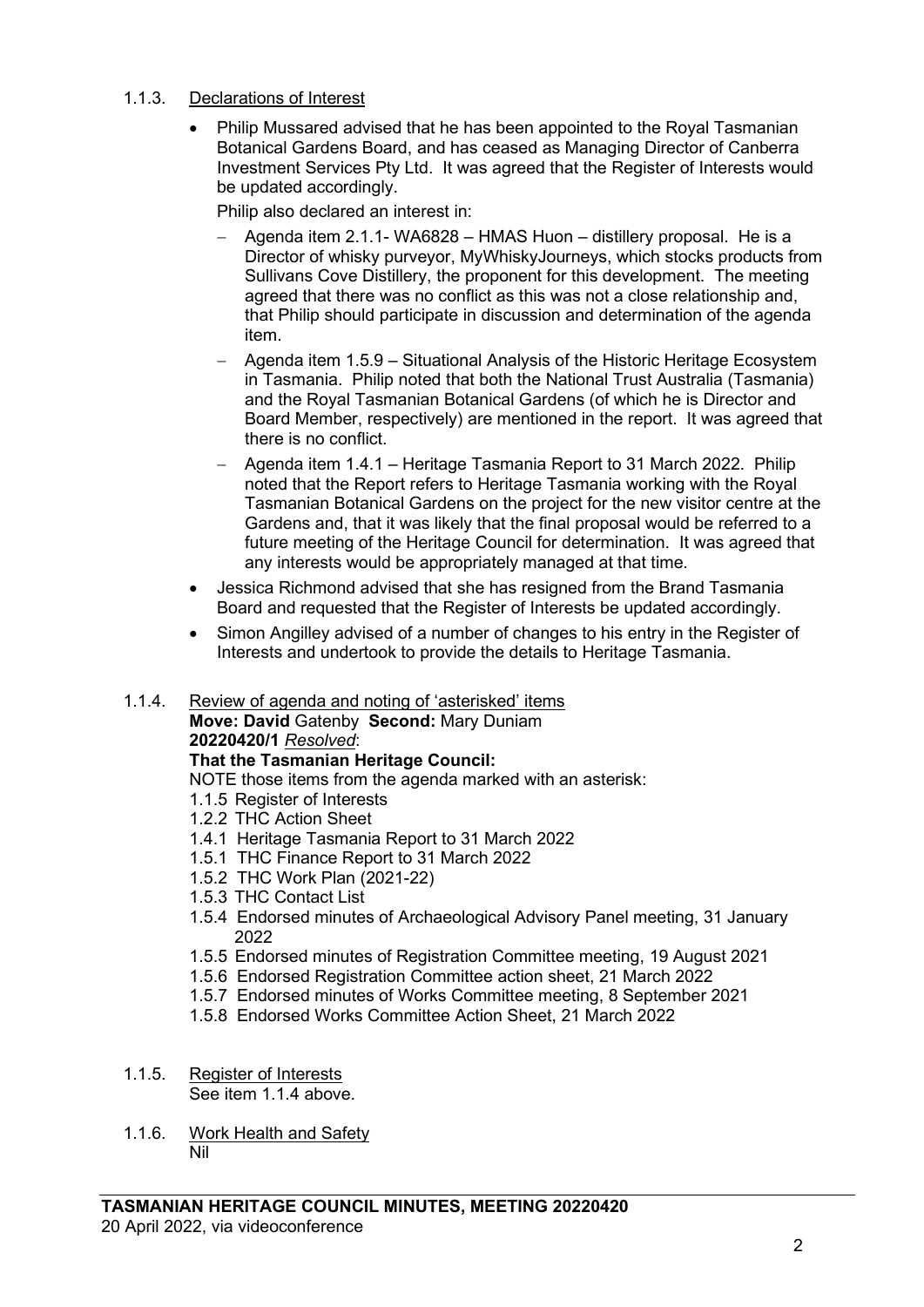# 1.1.7. Round Table – brief updates

Members provided an update on recent activities.

- Jessica Richmond advised that her company is launching 'Local Carbon', a new carbon accounting services tool.
- Stuart King has been extremely busy with the return to face-to-face learning at the University of Melbourne.
- Jennifer Jones-Travers advised that the Central Coast Cultural Heritage Study report has now been submitted, and she is now working on a conservation management plan for the Penitentiary Chapel in Hobart.
- Philip Mussared advised that he is looking forward to working with fellow members of the Royal Tasmanian Botanical Gardens Board to implement a number of governance reforms and three capital projects. He also confirmed that Scott Carlin has been appointed as the new Managing Director of the National Trust in Tasmania. Philip further noted that there have been five Ministers for Heritage over the last two years, and that the Heritage Council would welcome the opportunity to meet with Minister Ogilvie.
- Mary Duniam advised that the Waratah-Wynyard Council would be considering its local heritage code at its next meeting.
- Simon Angilley advised that Ulverstone had recently hosted the Australian Street Rod Federation's 2022 Nationals, with 450 pre-1949 cars featured. He noted that this had been a highly attended and extremely successful event for the Central Coast, and an interesting showcase of moveable heritage items.
- Elizabeth Frankham advised that the Tourism Industry Council Tasmania Board had recently met at the Callington Mill Precinct in Oatlands. She noted the level of investment in the site and the numbers of people visiting, and encouraged members to visit.
- Caroline Evans expressed her appreciation for the recent site visit to the early colonial timber getting sites in Wellington Park.
- David Gatenby agreed with earlier comments in relation to the position of Minister for Heritage and would welcome the opportunity for the Heritage Council to meet with Minister Ogilvie as soon as possible. He also noted that the recent site visit to the early colonial timber getting sites in Wellington Park had been very worthwhile to understand the area and remaining evidence ahead of any further discussions by the Heritage Council.
- Roger Hesketh noted the marked increase in heritage property values in Perth, Tasmania.

# **1.2. Minutes, Agenda Review and Action Sheet**

- Draft Minutes of 16 February 2022 THC Meeting **Move:** Jennifer Jones-Travers **Second:** Mary Duniam **20220420/2** *Resolved*: **That the Tasmanian Heritage Council:** Accept as a true and accurate record, the draft minutes of the 16 February 2022 meeting of the Tasmanian Heritage Council (meeting 20220420).
- 1.2.2. Tasmanian Heritage Council Action Sheet See 1.1.4 above.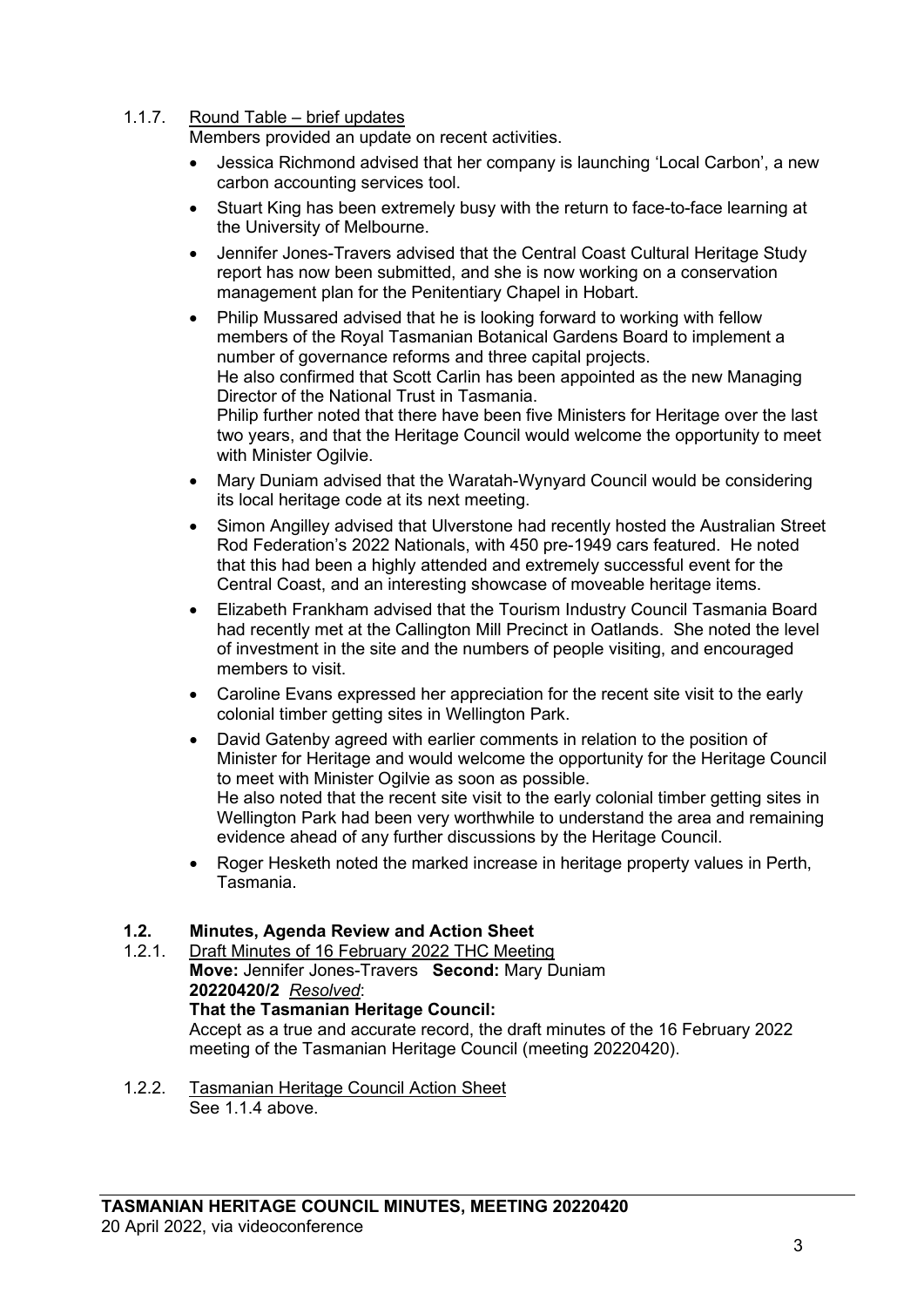# **1.3. Chair's Report**

## 1.3.1. General Update from the Chair

The Chair advised that she had recently provided input to Heritage Tasmania for the development of an op-ed piece to promote the launch of the Heritage Register online via LIST. A copy of the op-ed will be distributed to members.

The Chair noted that following community consultation by the City of Hobart as part of their Crowther Reinterpretation project, a future application for some form of works to/around the Crowther statue in heritage listed Franklin Square may be received and would need to be determined by the Heritage Council.

# **1.4 Director's Report**

1.4.1 Heritage Tasmania Report to 31 March 2022 See 1.1.4 above.

# **1.5 Matters for Noting**

- **THC Finance Report** See 1.1.4 above
- 1.5.2 THC Work Plan (2020-21) See 1.1.4 above.
- 1.5.3 THC Contact List See 1.1.4 above.
- 1.5.4 Endorsed minutes of Archaeological Advisory Panel meeting, 31 January 2022 See 1.1.4 above.
- 1.5.5 Endorsed minutes of Registration Committee meeting, 19 August 2021 See 1.1.4 above.
- 1.5.6 Endorsed Registration Committee action sheet, 21 March 2022 See 1.1.4 above.
- 1.5.7 Endorsed minutes of Works Committee meeting, 8 September 2021 See 1.1.4 above.
- 1.5.8 Endorsed Works Committee action sheet, 21 March 2022 See 1.1.4 above.
- 1.5.9 Historic Heritage Sector Ecosystem Review Project Nick McShane and Lynn Mason of Stenning and Associates joined the meeting and provided an overview of the findings and challenges identified in their Situational Analysis of the Historic Heritage Ecosystem in Tasmania Draft Report. It was noted that this report had been requested by former Minister for Heritage, Roger Jaensch MP.

Members were asked to provide any further feedback on the draft to Annita Waghorn. It was agreed that once finalised, the findings of the Report should be considered as part of the Heritage Council's strategic planning process for 2022.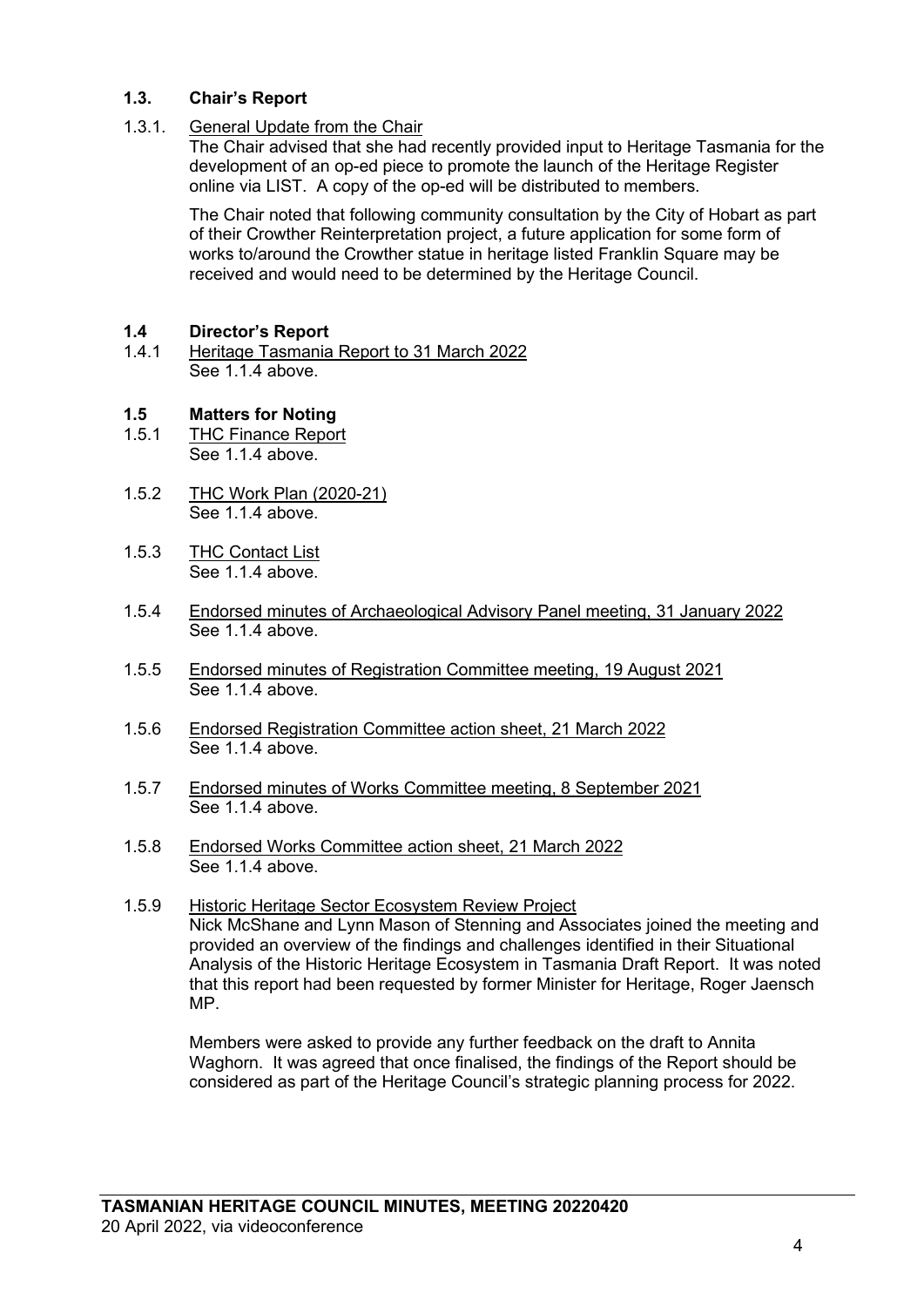# **1.6 Strategic and Policy Matters**

# 1.6.1 Proposed legislative amendments 2022

Annita Waghorn provided a briefing on this matter, noting the highest priority amendments being considered. The meeting discussed in detail a number of the proposed amendments. It was agreed that further discussion around some of the proposed timeframes is required, and that further rewording is also required to make the intent and importance of the proposed amendments clear.

It was agreed that with additional input from Heritage Tasmania following today's meeting, this matter should be considered further by the Heritage Council and a determination be made via a resolution outside of meeting in accordance with the provisions of Schedule 2 of the *Historic Cultural Heritage Act* 1995.

1.6.2 Finalising the revised *Policy – Presentations to the Tasmanian Heritage Council* **Move:** Philip Mussared **Second:** Simon Angilley **20220420/3** *Resolved*:

## **That the Tasmanian Heritage Council:**

1. ENDORSE the revised *Policy – Presentations to the Tasmanian Heritage Council*.

## **2. MATTERS FOR DECISION**

# **2.1 Works Matters**

2.1.1 Works Application 6828 – Redevelopment of former HMAS Huon, 17 McVilly Drive, Hobart

Following discussion, amendments to the recommended conditions and the advice to applicant were agreed.

#### **Move:** Simon Angilley **Second:** Peter Scott **20220420/4** *Resolved*:

#### **That the Tasmanian Heritage Council:**

Consents to the discretionary permit being granted in accordance with the documentation submitted with Development Application PLN-21-734, advertised on 28/03/2022, subject to the following conditions:

- 1. Original fabric of the drill hall and residence, where not documented for removal or alteration in the application documents, must be retained and conserved; and, a suitably qualified heritage practitioner is to review construction drawings and specifications to ensure that the documentation reflects this intent.
- 2. Prior to the commencement of construction, the applicant is to provide Heritage Tasmania's Works Manager a letter confirming that the requirement of Condition 1 has been met and the identity of the heritage practitioner who has undertaken the review.

#### Reason for conditions 1 & 2

To ensure that significant heritage fabric is conserved under the direction of appropriately qualified persons.

3. The joinery of the pair of original doors that are proposed to be removed from the north-east elevation between grids 5 & 6 must be retained and stored in good condition within the building, with a copy of this notice attached and in a sealed protective plastic sleeve. The doors are not to be removed from the place without the approval of the Tasmanian Heritage Council.

Reason for condition

To ensure that historic material that is associated with this place is retained for reuse.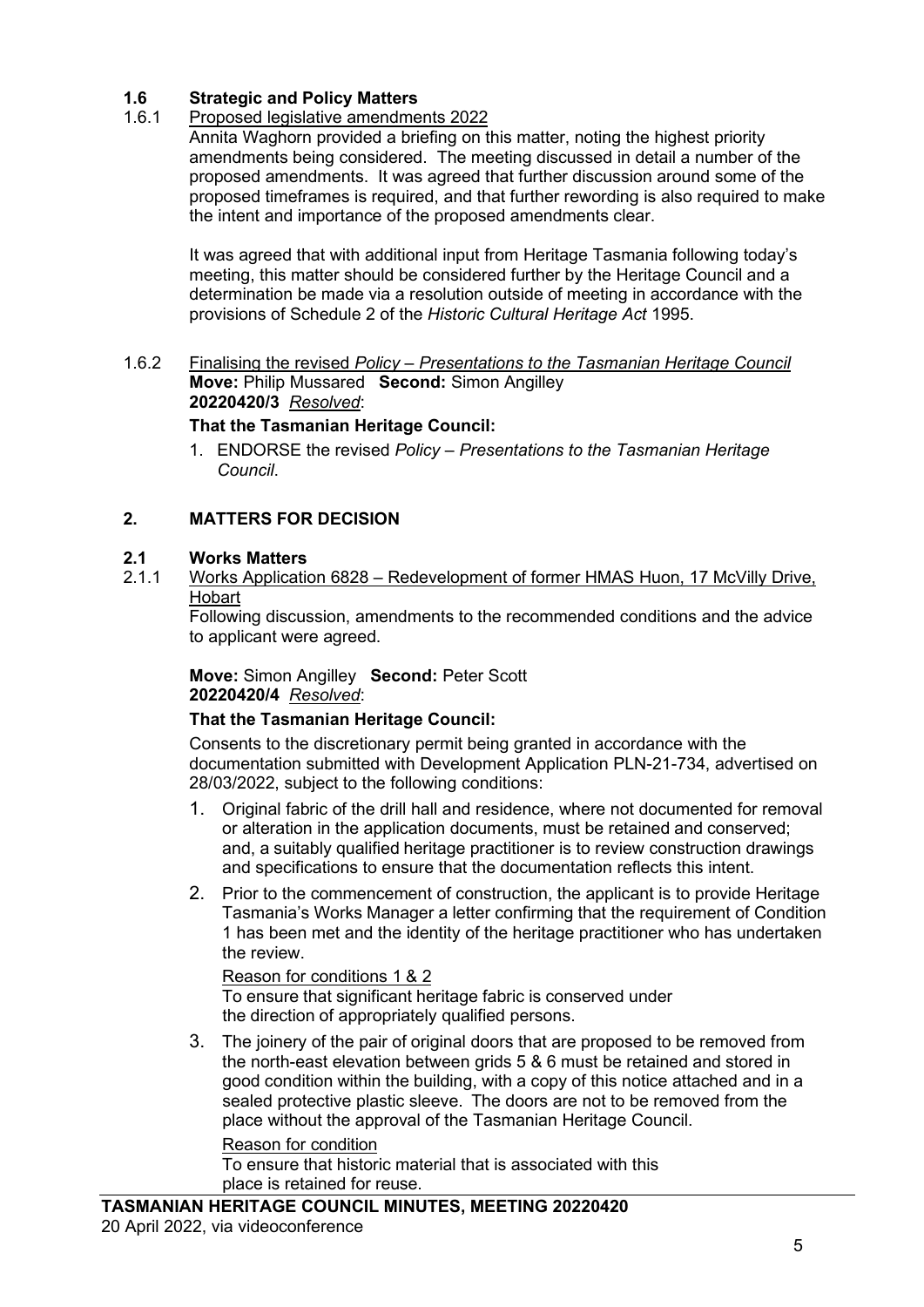4. (i) A strategy for the interpretation of the place's historic cultural heritage significance must be prepared. This strategy must be submitted to Heritage Tasmania within 3 months of occupancy of the site and must be to the satisfaction of the Works Manager; and,

(ii) all components of the approved strategy must be fully implemented within 6 months of occupancy of the site, or to an alternative timeframe as agreed to by the Works Manager.

# Reason for condition

To ensure that the heritage values and history of the site are communicated to users of the place, as a public benefit.

# Advice

- (1) Consistent with the recommendation of Policy 6.2.2 of the 1995 Conservation Management Plan, it is recommended that (a) the replacement of non-original windows in the ground floor of the north-east elevation be of the same proportions and in the placement pattern as the originals, to recover the building's traditional architectural character, but to keep the glazing pattern of these new windows plain so that they are distinguishable from the originals; and, (b) the original detailing of the residence verandah be reconstructed, rather than introducing contemporary design details (an approach supported by the recommendations of the 2021 Heritage Impact Statement, on pages 40 and 54).
- (2) No permanent signage is be erected or installed on the site without the approval of the Tasmanian Heritage Council.
- (3) Other than what is shown in the proposal documentation, no rooftop plant is to be installed on the Shadow Building without further approval of the Tasmanian Heritage Council.

## 2.1.2 Works Application 6839 – Replacement of annexe on City Park side of Albert Hall, Launceston

The specifics of this application were discussed in detail. In order for all representations to be considered – following an extension of the public comment period by Launceston City Council - it was agreed that the Chairperson determine the delegation under delegation, based on these discussions and members' opinions.

## **Move:** David Gatenby **Second:** Genevieve Lilley **20220420/5** *Resolved*:

# **That the Tasmanian Heritage Council:**

Agrees that the Chairperson determine under delegation Works Application 6839 / Development Application DA0108/2022, advertised on 26/03/2022.

#### 2.1.2 Works Application 6812 – UTAS redevelopment, 83 Melville Street, Hobart **Move:** Mary Duniam **Second:** Philip Mussared **20220420/6** *Resolved*:

# **That the Tasmanian Heritage Council:**

Consents to the discretionary permit being granted in accordance with the documentation submitted with Development Application PLN-21-869, advertised on 16/03/2022, subject to the following conditions:

- 1. (i) An extant record of all the heritage buildings and structures must be completed, with reference to the Tasmanian Heritage Council's Practice Note No 3 (*Procedure for Recording a Heritage Place*).
	- (ii) This extant record must include photographic images that illustrate the form and detail of the buildings and structures both externally and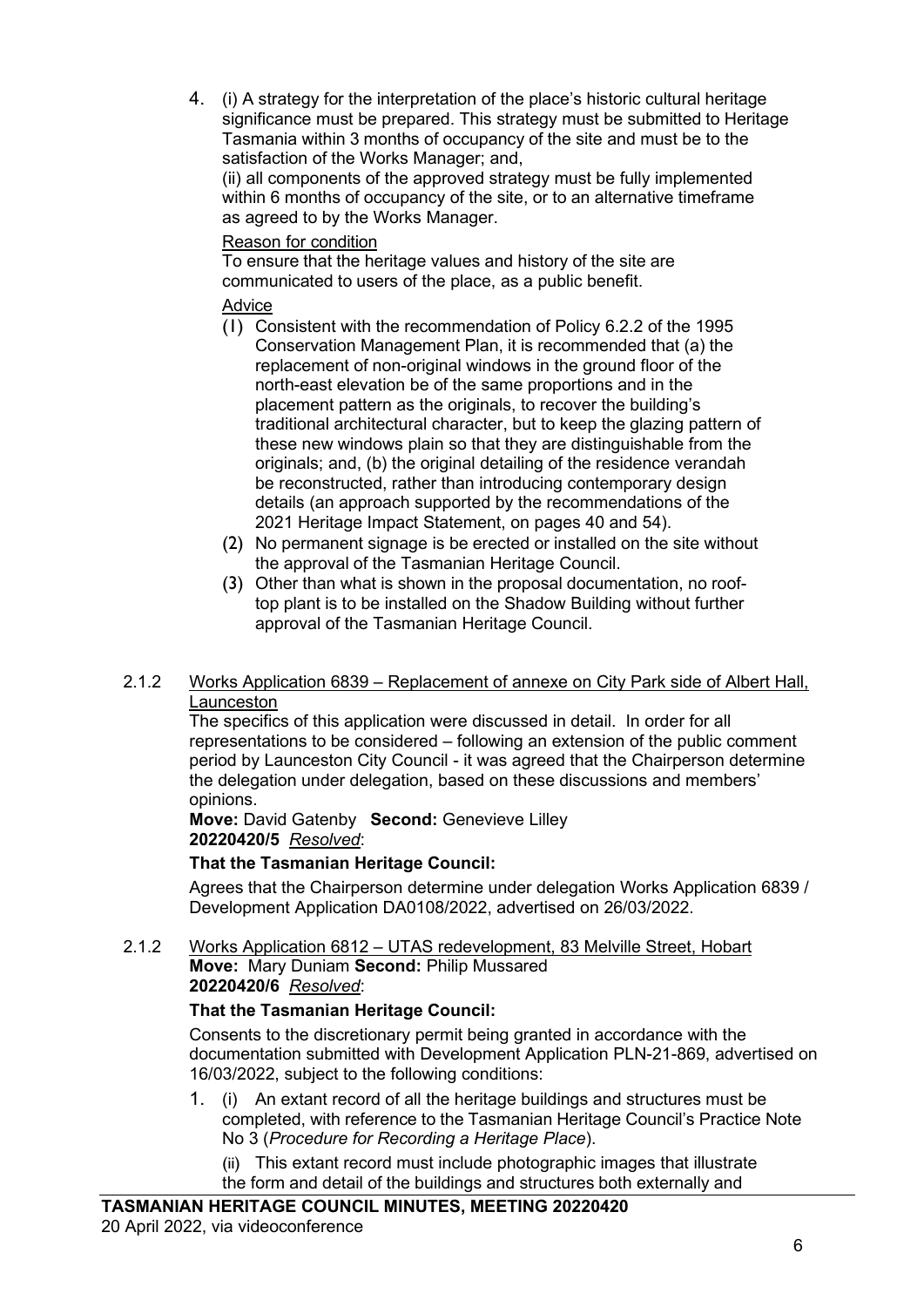internally, and these images must be clearly referenced to plans of the buildings and structures in a manner that clearly shows the camera location/orientation for each image.

(iii) A high-resolution digital copy of the extant record must be provided to the Heritage Tasmania and must be to the satisfaction of the Works Manager prior to the commencement of any strip out or demolition works to the buildings and structures.

### Reason for condition

To provide a record of the heritage buildings and structures prior to the proposed major redevelopment of the site.

2. The heritage buildings and structures must be protected during the works. A detailed description of the proposed protective measures must be submitted to Heritage Tasmania and must be to the satisfaction of the Works Manager, prior to the commencement of works.

#### Reason for condition

To ensure the heritage elements of the place are protected during the development works.

3. (i) A communication protocol must be developed and implemented to ensure that all persons working on the site understand and appreciate the heritage values of the site and the obligations arising from the Tasmanian Heritage Register listing and this approval.

(ii) For all persons involved in excavation work or ground disturbance the protocol must include a briefing about the reporting requirements related to the discovery of any unanticipated archaeological remains, such as cesspits and building footings.

(iii) Evidence that this communication protocol has been developed and that procedures are in place for its communication to all persons working on the site must be submitted to Heritage Tasmania and must be to the satisfaction of the Works Manager, prior to the commencement of works.

#### Reason for condition

To ensure that all persons working on the site are aware of the heritage values of the site and their responsibilities, and to ensure that heritage fabric is protected and conserved during the works.

4. A detailed scope of all proposed conservation, alterations and demolition work to the heritage buildings and structures, must be prepared. The scope of work must reference the recommendations of the Praxis Environment *Historic Heritage Management Strategy* dated May 2021 (and *Heritage Impact Assessment* dated December 2021). Where there is any conflict between the Praxis Environment recommendations and the proposed work, a clear rationale for the variation must be provided by the applicant. The scope of work must be submitted to Heritage Tasmania and must be to the satisfaction of the Works Manager prior to the commencement of works to these buildings and structures.

# Reason for condition

To ensure that the proposed demolition, alterations and additions will be designed to mitigate impacts to the heritage fabric and values of the place.

5. (i) Unless demonstratively unfeasible, historic fabric that is approved for removal or dismantling throughout the development site must be retained for reuse at the site.

(ii) A schedule of this material must be prepared that includes the proposed method and location for its reuse.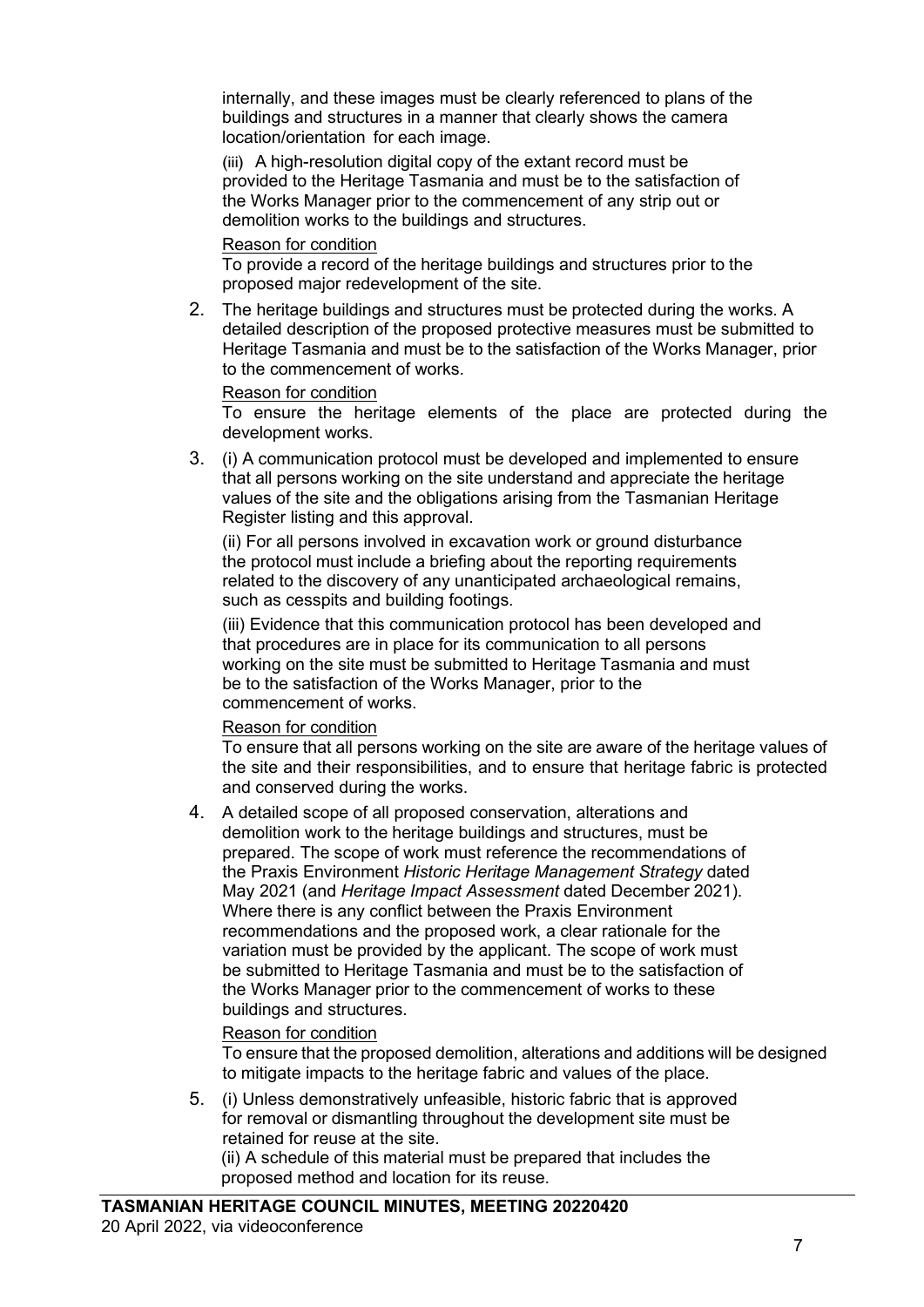(iii) For historic material that is proposed to be disposed of a rationale for this proposed approach must be provided.

(iv) The schedule must be submitted to Heritage Tasmania and must be to the satisfaction of the Works Manager prior to the commencement of works.

Reason for condition

To ensure that historic material that is associated with this place is retained for reuse.

6. A digital copy of all plans and specifications submitted in making applications for demolition and/or building approval relating to this development, including the identification by the applicant of any substantial variance from the works documented in PLN-21-869, must be provided to Heritage Tasmania and must be to the satisfaction of Heritage Tasmania's Works Manager prior to the commencement of works.

#### Reason for condition

To ensure that works not adequately documented at the discretionary permit application stage can be assessed to ensure that the works will have an acceptable degree of impact on the place's heritage values, and to assist in the early identification of works that will require a minor amendment to the permit or further Heritage Council approval.

7. (i) All excavation in areas of high archaeological potential, as defined in Figure 7.10 of the Praxis Environment *Historic Heritage Management Strategy* dated May 2021 (and *Heritage Impact Assessment* dated December 2021), must be preceded by an archaeological impact assessment and, if warranted, an archaeological method statement which details measures to avoid or mitigate impacts upon the archaeological potential of the place. The method statement must be in accordance with the Tasmanian Heritage Council's Practice Note 2 (Managing Historical Archaeological Significance in the Works Process).

(ii) Within all other areas of the site designated as of low/no archaeological potential works must cease where unanticipated archaeological deposits are encountered. An archaeologist must be engaged to assess, record and make recommendations for the management of the deposits in consultation with Heritage Tasmania's Works Manager.

Reason for condition

To ensure that sub-surface heritage information is considered and appropriately managed.

8. A strategy for the interpretation of the place's cultural heritage significance must be prepared. This strategy must be submitted to Heritage Tasmania and must be to the satisfaction of the Works Manager. All components of the approved strategy must be fully implemented within 6 months of occupancy of the site, or to an alternative timeframe as agreed to by the Works Manager. Reason for condition

To ensure that the heritage values and history of the site are communicated to users of the place, as a public benefit.

#### Advice

It is recommended that the University of Tasmania engages with the neighbours of the adjacent historic buildings on Melville Street and Murray Street, to ensure any concerns these neighbours may have about potential impacts to their properties are appropriately addressed.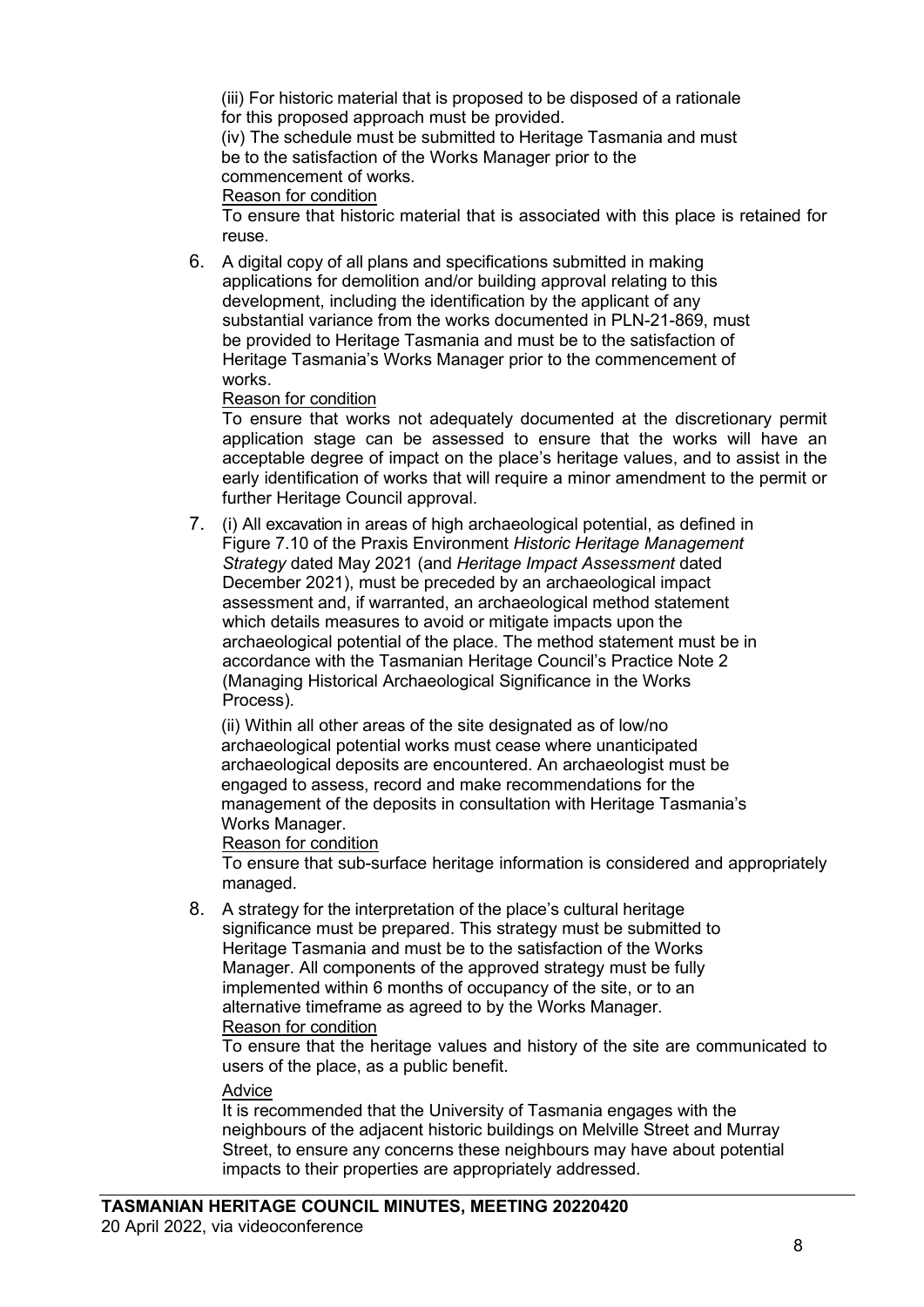Please note that no permanent signage is be erected or installed on the site without the approval of the Tasmanian Heritage Council. Proposals for new signs will require additional approval.

# **2.2 Registration Matters**

2.2.1 Permanent replacement entry to the Heritage Register – St John the Baptist Church and Cemetery, Buckland

Annita Waghorn provided an overview of this item, noting that the faculty of moveable items in the Church has not yet been completed by the Anglican Church.

**Move:** Genevieve Lilley **Second:** Stuart King **20220420/7** *Resolved*:

## **That the Tasmanian Heritage Council:**

- 1. APPROVE the permanent entry in the Heritage Register of a replacement entry for St John the Baptist Anglican Church and Cemetery, Buckland (THR #12018), as per the datasheet and the boundary plan provided in Attachment 1.
- 2. APPROVE the intention to remove St John the Baptist Anglican Church and Cemetery, Buckland (THR #1501; Attachment 2) from the Tasmanian Heritage Register, pursuant to s22 (1A) (c) of the *Historic Cultural Heritage Act 1995* on the basis that this entry is duplicated or substantially duplicated by the replacement entry for St John the Baptist Anglican Church and Cemetery, Buckland (THR #12018), and subsequently writing to owners and planning authorities pursuant to s22(5) (a) and s22 (6).The Chair expressed her thanks to the Heritage Tasmania team, and to Stuart King and the Registration Committee for their hard work on this project.

It was agreed that the Heritage Council write to the Anglican Church noting that the faculty for St Johns is still outstanding, and reiterating the expectation that it be completed as soon as possible.

#### 2.2.2 Permanent replacement entry to the Heritage Register – Hardwick House, Colebrook

**Move:** Michael McLaren **Second:** Jennifer Jones-Travers **20220420/8** *Resolved*:

#### **That the Tasmanian Heritage Council:**

- 1. APPROVE the permanent entry in the Heritage Register for Hardwick House, (THR 12040), replacing existing Heritage Register entry for Hardwick House, 2495 Colebrook Road, Colebrook 7307 (THR 5416) as per the datasheet and the boundary plan provided in Attachment 1.
- 2. APPROVE the intention to remove the entry for Hardwick House, formerly Brooklyn Mill (THR 5416; Attachment 2) from the Tasmanian Heritage Register, pursuant to s22 (1A) (c) of the *Historic Cultural Heritage Act 1995* on the basis that this entry is duplicated or substantially duplicated by the replacement entry for Hardwick House (THR 12040), and subsequently writing to owners and planning authorities pursuant to s22(5) (a) and s22 (6).
- 2.2.3 Permanent replacement entry to the Heritage Register St John's Anglican Church, Hall and Cemetery, Franklin **Move:** Caroline Evans **Second:** Roger Hesketh **20220420/9** *Resolved*: **That the Tasmanian Heritage Council:**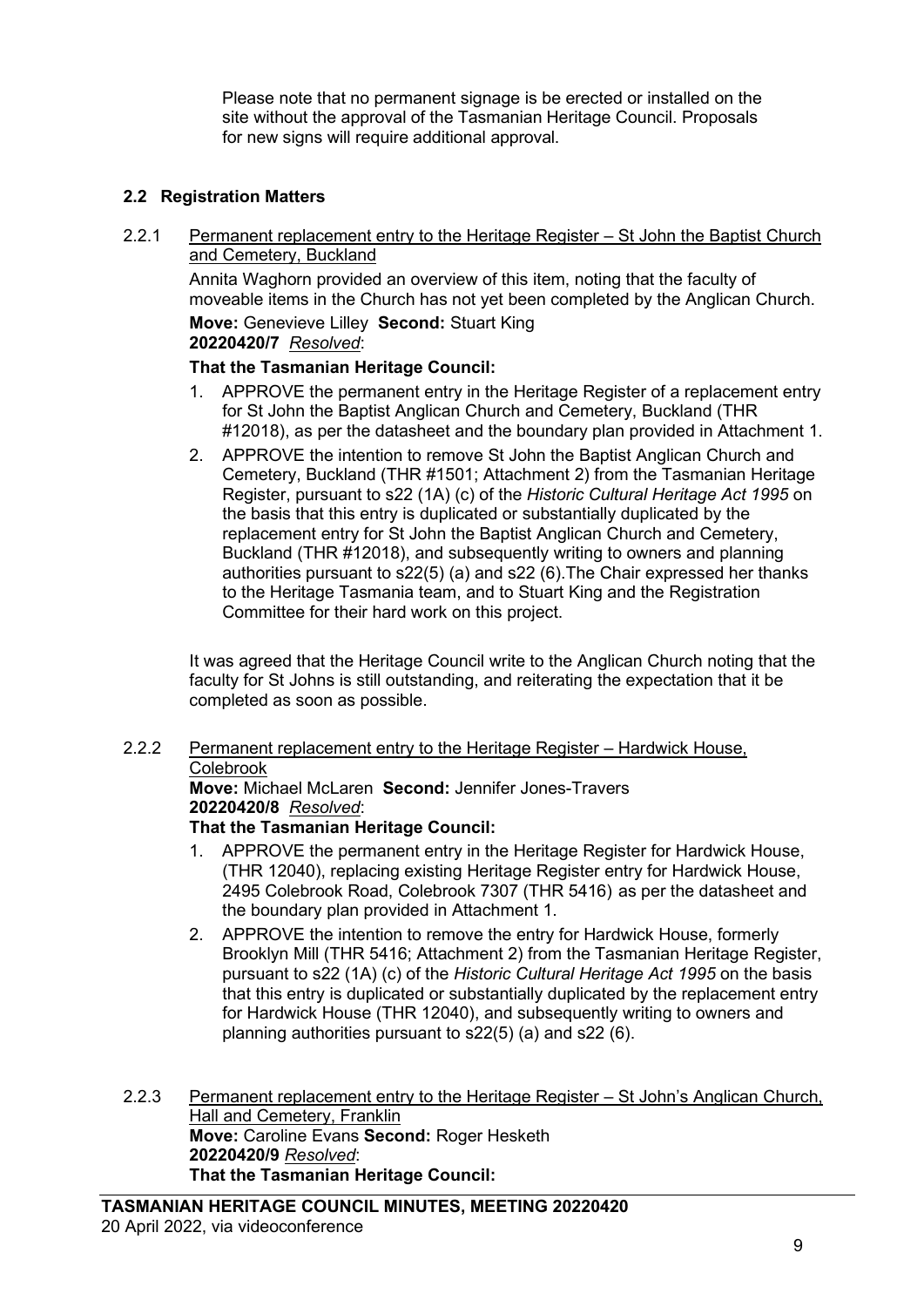- 1. APPROVE the permanent entry in the Heritage Register of a replacement entry for St John's Anglican Church, Hall and Cemetery, Franklin (THR #12026), as per the datasheet and the boundary plan provided in Attachment 1.
- 2. APPROVE the intention to remove St John's Anglican Church Hall, Franklin (THR #3516; Attachment 2) and St John's Anglican Church, Franklin (THR #3518; Attachment 3) from the Tasmanian Heritage Register, pursuant to s22 (1A) (c) of the Historic Cultural Heritage Act 1995 on the basis that these entries are duplicated or substantially duplicated by the replacement entry for St John's Anglican Church, Hall & Cemetery, Franklin (THR #12026), and subsequently writing to owners and planning authorities pursuant to s22(5) (a) and s22 (6).

# 2.2.4 Removal of 11 duplicate Heritage Register entries

#### **Move:** Peter Scott **Second:** Genevieve Lilley **20220420/10** *Resolved*:

# **That the Tasmanian Heritage Council:**

Approve the removal of the following entries from the Tasmanian Heritage Register pursuant to s25, Historic Cultural Heritage Act 1995, and subsequently writing to owners and planning authorities of this decision pursuant to s26(a), on the basis that they duplicate or substantially duplicate existing replacement entries:

- 1. Cawood (THR884),167 Tor Hill Road, Ouse
- 2. Hunter's Hill Barn (THR875),167 Tor Hill Road, Ouse
- 3. Strathborough (THR862), 2120 Hollow Tree Road, Hollow Tree
- 4. Woodbury House (THR5594), 7489 Midland Highway, Woodbury
- 5. St Marys Anglican Church, and Cemetery, (THR4829), 65 Church Lane, Hagley
- 6. St Johns Anglican Church, (THR5284) 11 Church Street, Ross
- 7. Richmond Gaol, (THR 1074), 37 Bathurst Steet, Richmond
- 8. St Peter's Anglican Church, (THR 573) 2 Talbot Steet, Fingal
- 9. St James' Anglican Church, (THR5444), 458 Jericho Road, Jericho
- 10. Church of St Mary the Virgin and Cemetery, (THR 826) 31 Church Road, Gretna
- 11. Scotch Oakburn College, (THR 4179), 74-78 Elphin Road, Newstead

#### 2.2.5 Removal of two duplicate Heritage Register entries **Move:** Michael McLaren **Second:** Simon Angilley

# **20220420/11** *Resolved*:

# **That the Tasmanian Heritage Council:**

- 1. APPROVE the removal of the entry, 'House', (THR1125), 9 Parramore Street, Richmond, from the Tasmanian Heritage Register, pursuant to s25 of the *Historic Cultural Heritage Act 1995*, and subsequently writing to owners and planning authorities of this decision pursuant to s26(a).
- 2. APPROVE the removal of the entry, 'House' (THR3165) 414 Macquarie Street, Hobart, from the Tasmanian Heritage Register, pursuant to s25 of the *Historic Cultural Heritage Act 1995*, and subsequently writing to owners and planning authorities of this decision pursuant to s26(a).

# **3. OTHER BUSINESS**

# **3.1 Other business**

# 3.1.1 Meeting Review

In discussing today's meeting, members agreed that there is a preference to meet in-person for the 15 June Heritage Council meeting.